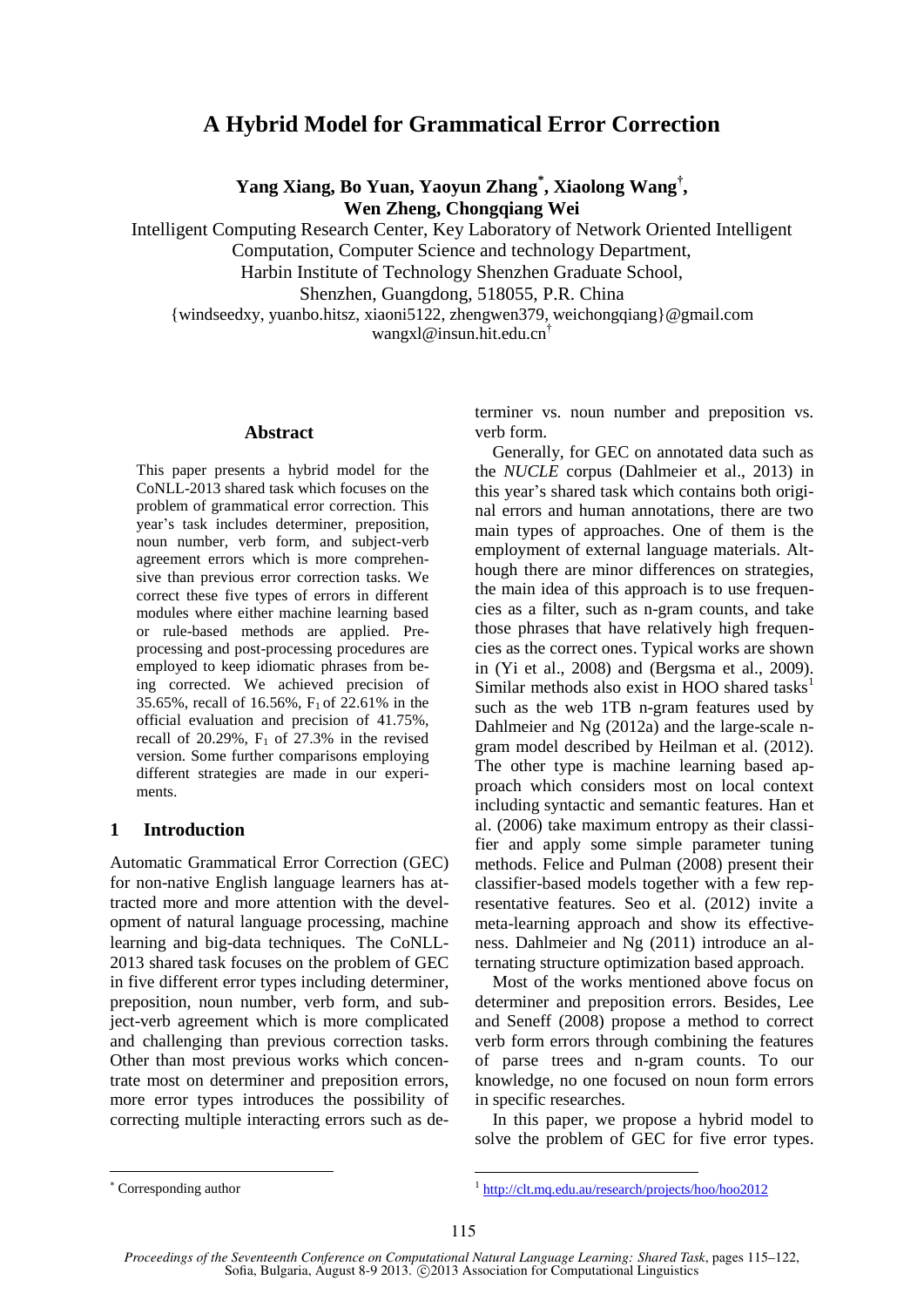Machine learning based methods are applied to solve determiner (ArtOrDet), preposition (Prep) and noun form (Nn) problems while rule-based methods are proposed for subject-verb agreement (SVA) and verb form (Vform) problems. We treat corrections of errors in each type as individual sub problems the results of which are combined through a result combination module. Solutions on interacting error corrections were considered originally but dropped at last because of the bad effects brought about by them such as the accumulation of errors which lead to a very low performance. We perform feature selection and confidence tuning in machine learning based modules which contribute a lot to our performance. Also, pre-processing and post-processing procedures are employed to keep idiomatic phrases from being corrected.

Through experiments, we found that the result of the system was affected by many factors such as the selection of training samples and features, and the settings of confidence parameters in classifiers. Some of the factors make the whole system too sensitive that it can easily be trapped into a local optimum. Some comparisons are shown in our experiments section.

No other external language materials are included in our model except for several NLP tools which will be introduced in §**5.2**. We achieved precision of 35.65%, recall of 16.56% and  $F_1$  of 22.61% in the official score of our submitted result. However, it was far from satisfactory mainly due to the ill settings of confidence parameters. Trying to find out a set of optimal confidence parameters, our model is able to reach an upper bound of precision of 34.23%, recall of 25.56% and  $F_1$  of 29.27% on the official test set. For the revised version, we achieved precision of 41.75%, recall of 20.29%, and  $F_1$  of 27.3%.

The remainder of this paper is arranged as follows. The next section introduces our system architecture. Section 3 describes machine learning based modules. Section 4 shows rule based modules. Experiments and analysis are arranged in Section 5. Finally, we give our discussion and conclusion in Section 6 and 7.

## **2 System Architecture**

Initially, we treat errors of each type as individual sub problems. Machine learning based methods are applied to solve ArtOrDet, Prep and Nn problems where similar problem solving steps are shared: sample generation, feature extraction, training, confidence tuning in development data,

and testing. We apply some hand-crafted heuristic rules in solving subject-verb agreement (SVA) and verb form (Vform) problems. Finally, results from different modules are combined together. The whole architecture of this GEC system is described in Figure 1.

A pre-processing and a post-processing filter are utilized which include filters for some idiomatic phrases extracted from the training dataset. The Frequent Pattern Growth Algorithm (FP-Growth) is widely used for frequent pattern mining in machine learning. In pre-processing, we firstly apply FP-Growth to gather the frequent items in the training set. Through some manual refinements, a few idiomatic phrases are removed from the candidate set to be corrected. In post-processing, the idiomatic phrase list is used to check whether a certain collocation is still grammatical after several corrections are performed. There are 996 idiomatic phrases in our list which is composed by mainly patterns from the training set and a series of hand-crafted ones. Typical phrases we extracted are *in general*, *have/need to be done*, *on the other hand*, *a large/big number/amount of*, *at the same time*, *in public*, etc.



Figure 1. Architecture of our GEC system.

## **3 Machine Learning Based Modules**

For the error types ArtOrDet, Prep and Nn, we choose machine learning based methods because we consider there is not enough evidence to directly determine which word or form to be used. Moreover, it is impossible to transfer all the cases we encounter into rules. In this section, we describe our processing ideas for each error type respectively and then specifically introduce our feature selection and confidence tuning approach.

### **3.1 Determiners**

Determiners in the error type "ArtOrDet" contain articles *a*/*an*, *the* and other determiners such as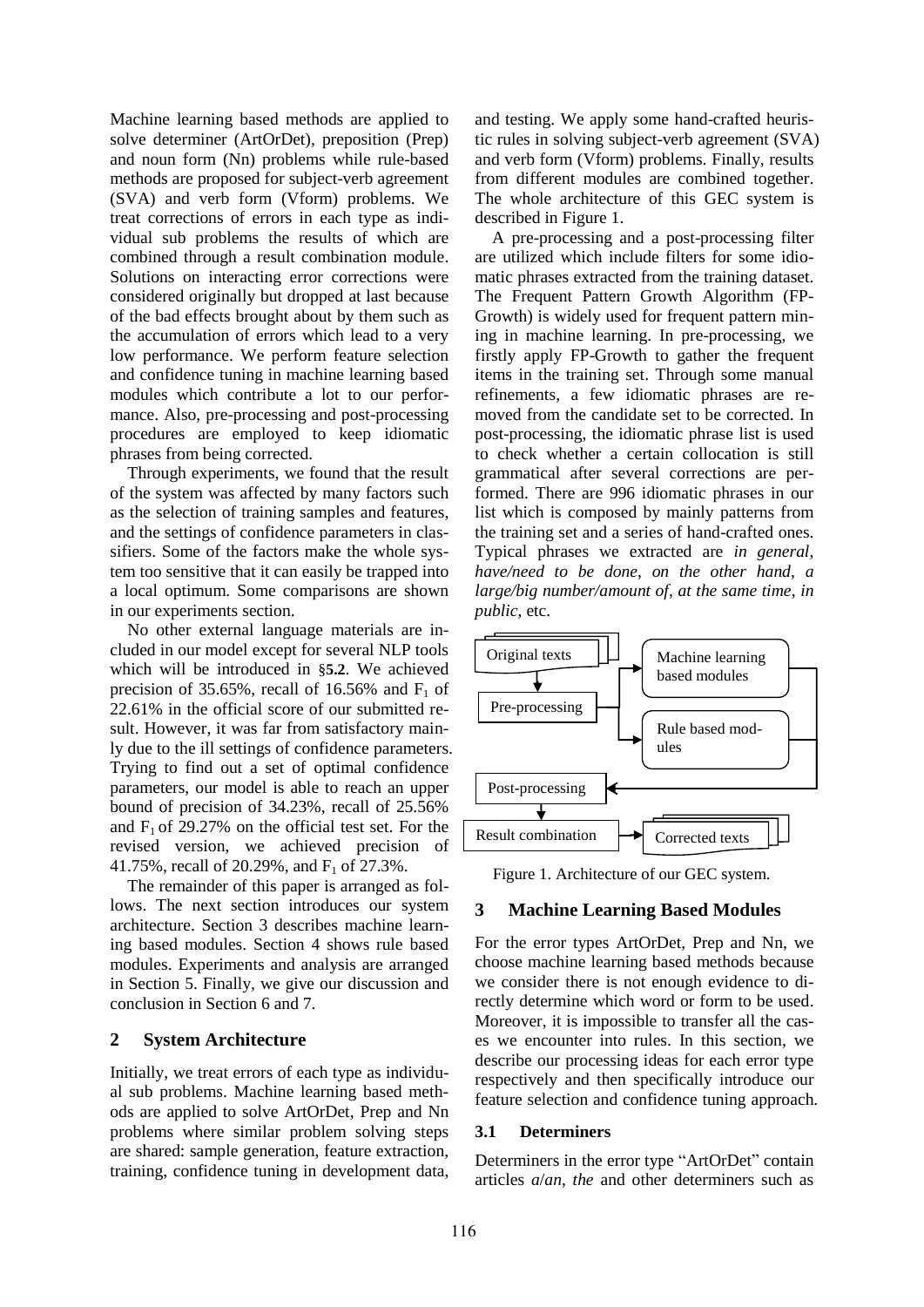*this*, *those*, etc. This type of error accounts for a large proportion which is of great impact on the final result. We consider only articles since the other determiners are rarely used and the usages of them are sometimes ambiguous. Like approaches described in some previous works (Dahlmeier and Ng, 2012a; Felice and Pulman, 2008), we assign three types *a*/*an*, *the* and *empty* for each article position and build a multi-class classifier.

For training, developing and testing, all noun phrases (NPs) are chosen as candidate samples to be corrected. For NPs whose articles have been annotated in the corpus, the correct ones are their target categories, and for those haven't been annotated, the target categories are their observed article types. Samples we make use of can be divided into two basic types in each category: *with* and *without* a wrong article. Two examples are shown below:

*with: a/empty big apples* ~ *empty* category *without: the United States* ~ *the* category

For each category in *a*, *the*, and *empty*, we use the whole *with* data and take samples of *without* ones from the set of correct NPs to make up training instances of one category. The reason why we make samples of the *without* ones is for the consideration that the classifier would always predicts the observed article and never proposes any corrections if given too many *without* samples, the case of which is mentioned in (Dahlmeier and Ng, 2012a). However, we found that the ratio of *with-without* shows little effect in our model. The article *a* is regulated to *a* or *an* according to pronunciation.

Syntactic and semantic features are considered in feature extraction with the help of WordNet and the ".conll" file provided. We adopt syntactic features such as the surface word, phrase, part-of-speech, n-grams, constituent parse tree, dependency parse tree and headword of an NP; semantic features like noun category and hypernym. Some expand operations are also done based on them (reference to Dahlmeier and Ng, 2012a; Felice and Pulman, 2008). After feature extraction, we apply a genetic algorithm to do feature subset selection in order to reduce dimensionality and filter out noisy features which is to be described in §**3.4**.

Maximum Entropy (ME) has been proven to behave well for heterogeneous features in natural language processing tasks and we adopt it to train our model. We have also tried several other classifiers including SVM, decision tree, Naïve Bayes, and RankSVM but finally find ME performs well and stably. It provides confidence scores for each category which we will make use of downstream.

## **3.2 Prepositions**

Preposition error correction task is similar to the previous one except the different categories and corresponding features. Since there are 36 common prepositions listed by the shared task, originally, we assign 37 types including 36 prepositions and *empty* for each preposition position and build a multi-class classifier. For training, developing and testing, each preposition as well as the empty position directly after a verb is considered as a candidate. Syntactic and semantic features extracted are similar to those in article error correction except for some specific cases for prepositions such as the verbs related to prepositions and the dependency relations. Similarly, we treat those preposition phrases *with* and *without* a certain preposition as the two types of samples in training (as described in §**3.1**). Two examples are listed below:

*with: on/in the 1860s*~ *in* category *without: have to be done* ~ *to* category

Through statistics on the training data, we found that most prepositions have very few samples which may not contribute to the performance at all and even bring about noise when assigned to wrong categories. After several rounds of experiments, we finally adopt a classifier with seven prepositions which are frequently used in the whole corpus. They are *on*, *of*, *in*, *at*, *to*, *with* and *for*. As to the classifier, ME also outperforms the others.

## **3.3 Noun Form**

Noun form may be interacting with determiners and verbs which may also have errors in the original text. So errors may occur in the context features extracted from the original text. However, if we use the context features that have been corrected, more errors would be employed due to the low performance of the previous steps. Through statistics, we found that co-occurrence between two types of errors such as SVA and ArtOrDet only accounts for a small proportion. After a few experiments, we decided to give up interacting errors so as to avoid accumulated errors.

This is a binary classification problem. All head nouns in NPs are considered as candidates. Each category contains *with* and *without* samples similar to the cases in §**3.1** and §**3.2**. Features are highly related to the deterministic factors for the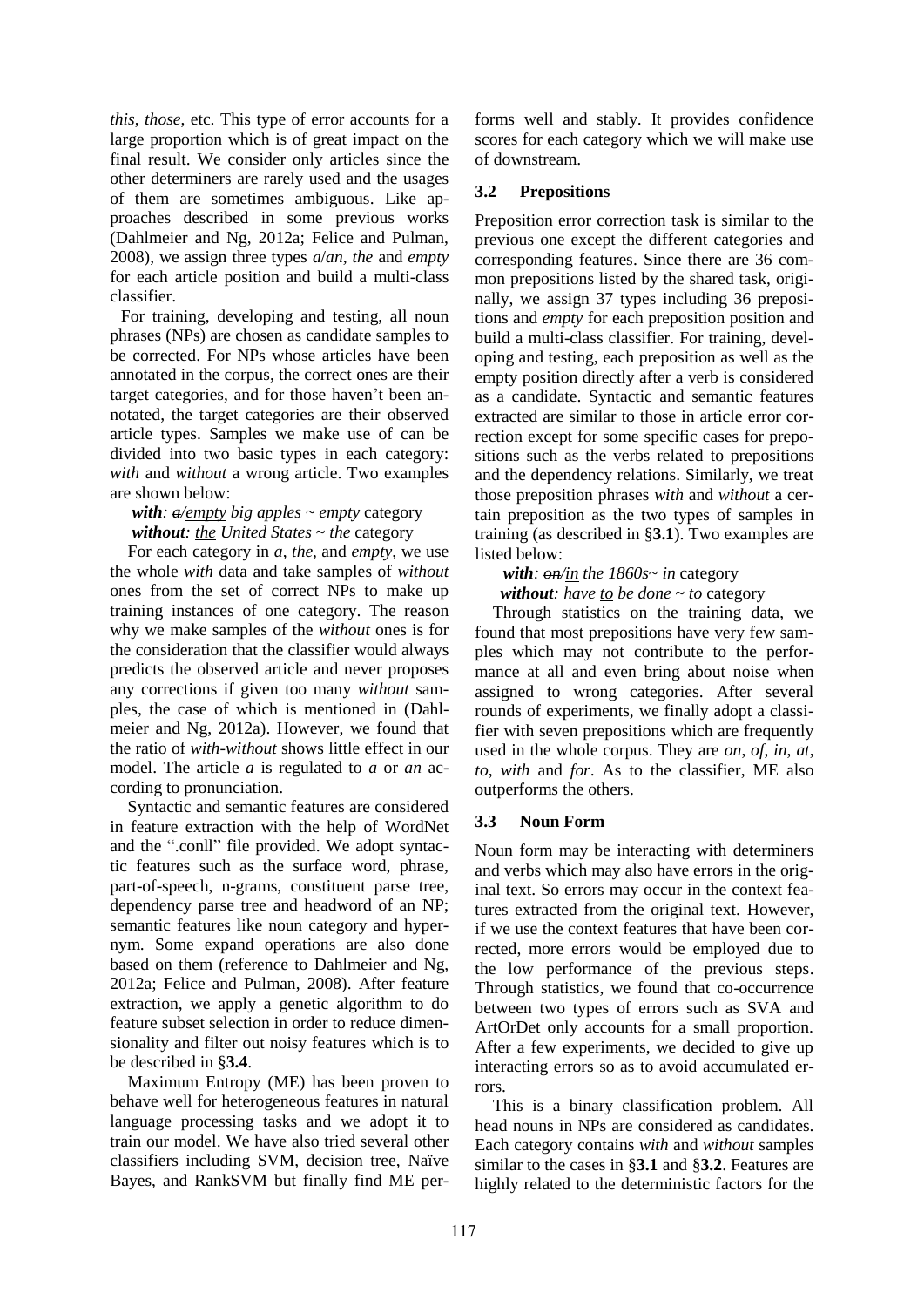head noun form such as the countability, Word-Net type, name entity and whether there some specific dependency relations including *det*, *amod* etc.

ME also outperforms other classifiers.

## **3.4 Feature Selection Using Genetic Algorithm**

Features we extracted are excessive and sparse after binarization. They bring noise in quality as well as complexity in computation and need to be selected a priori. In our work, it is a wrapper feature selection task. That is, we have to select a combination of features that perform well together rather than make sure each of them behaves well. This GEC task is interesting in feature selection because word surface features that are observed only once are also effective while we think that they overfit. Genetic algorithm (GA) has been proven to be useful in selecting wrapper features in classification (ElAlami, 2009; Anba-rasi et al, 2010). We used GA to select features as well as reduce feature dimensionality.

We convert the features into a binary sequence in which each character represents one dimension. Let "1" indicates that we keep this dimension while "0" means that we drop it, we use a binary sequence such as "0111000...100" to denote a combination of feature dimensions. GA functions on the feature sequences and finally decides which features should be kept. The fitness function we used is the evaluation measure  $F_1$  described in  $\S$ 5.3.

### **3.5 Confidence Tuning**

The Maximum Entropy classifier returns a confidence score for each category given a testing sample. However, for different samples, the distribution of predicted scores varies a lot. For some samples, the classifier may have a very high predicted score for a certain category which means the classifier is confident enough to perform this prediction. But for some other samples, two or more categories may share close scores, the case of which means the classifier hesitates when telling them apart.

We introduce a confidence tuning approach on the predicted results through a comparison between the observed category and the predicted category which is similar to the "thresholding" approach described in Tetreault and Chodorow (2008). The main idea of the confidence tuning algorithm is: the choice between *keep* and *drop* is based on the difference between the confidence scores of the predicted category and the observed category. If this difference goes beyond a threshold *t*, the prediction is kept while if it is under *t*, we won't do any corrections. We believe this tuning strategy is especially appropriate in this task since to distinguish whether the observed category is correct or not affects a lot to the predicted result.

The confidence threshold for each category is generated through a hill climbing algorithm in the development data aimed at maximizing  $F_1$ meaure of the result.

## **4 Rule-based Modules**

A few hand-crafted rules are applied to solve the verb related corrections including SVA and Vform. In these cases, the verb form is only related to some specific features as described by Lee and Seneff (2008).

## **4.1 SVA**

SVA (Subject-verb-agreement) is particularly related to the noun subject that a verb determines. In the dependency tree, the number of the noun which has a relation *nsubj* with the verb determines the form of this verb. Through observation, we find that the verbs to be considered in SVA contain only *be*s (including *am, is, are, was, were*) and the verbs in simple present tense whose POSs are labeled with *VBZ* (singular) or *VBP*(plural).

To pick out the noun subject is easy except for the verb that contained in a subordinate clause. We use semantic role labeling (SRL) to help solve this problem in which the coordinated can be extracted through a trace with the label "R-Argument". The following Figure is an example generated by the SRL toolkit *mate-tools* (Bernd Bohnet, 2010)<sup>2</sup>.

|          | Jack |  | who      | will   | show | me | the    | way |      | 1s | very | tall |  |
|----------|------|--|----------|--------|------|----|--------|-----|------|----|------|------|--|
| show. 01 |      |  | $R - A0$ | AM-MOD |      | Å1 | AN-NNR |     | C-A0 |    |      |      |  |

Figure 2. SRL for the demo sentence "Jack, who will show me the way, is very tall." The subject of the verb *show* can be traced through R-A0 -> A0.

 However, the performance of this part is partly correlated with the noun form that may have errors in the original text and the wrong SRL result brought about because of wrong sentence grammars.

 <sup>2</sup> http://code.google.com/p/mate-tools/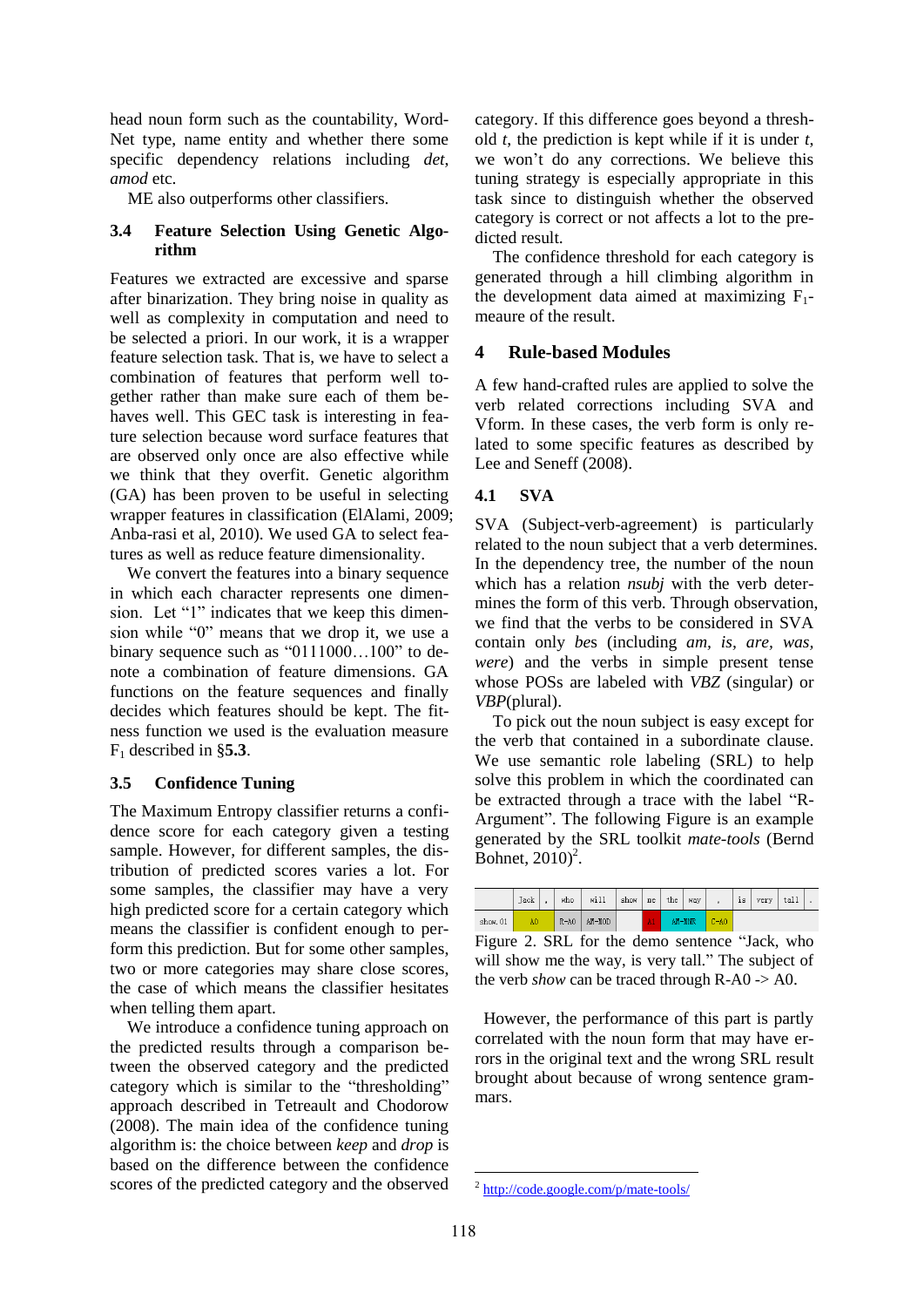### **4.2 Verb Form**

The cases are more complicated in the verb form error correction task. Modal, aspect and voice are all forms that should be considered for a verb. And sometimes, two or more forms are combined together to perform its role in a sentence. For example, in the sentence:

*He has been working in this position for a long time.*

The bolded verb *has been working* is a combination of the active voice *work,* the progressive aspect *be+VBG* and the perfect aspect *has+VBN.*  It is a bit difficult for us to take all cases into consideration, so we just apply several simple rules and solve a subset of problems for this type. Some typical rules are listed below:

1. The verb that has a dependency relation *aux* to preposition *to* is modified to its base form.

2. The verb that has a dependency relation *pcomp* to preposition *by* is modified to its past form.

3. The verb related to other prepositions (except *to* and *by*) is modified to *~ing* form.

4. The verb depends on auxiliary *do* and modal verb (including its inflections and negative form) is modified to its base form.

We have also tried to use SRL and transitivity of a verb to determine the active and passive voice but it didn't work well.

#### **5 Experiments and Analysis**

#### **5.1 Data Description**

The *NUCLE* corpus introduced by NUS (National University of Singapore) contains 1414 essays written by L2 students with relatively high proficiency of English in which grammatical errors have been well annotated by native tutors. It has a small proportion of annotated errors which is much lower than other similar corpora (Dahlmeier et al., 2013). In our experiments, we divide the whole corpus into 80%, 10% and 10% for training, developing and testing. And we use 90% and 10% for training and developing for the final test.

#### **5.2 External tools and corpora**

External tools we used include WordNet (Fellbaum, 1998) for word base form and noun category generation, Morphg (Minnen et al., 2000)<sup>3</sup> to generate inflections of nouns and verbs, matetools (Bohnet, 2010) for SRL, Stanford-ner

(Finkel et al.,  $2005$ )<sup>4</sup> for name entity extraction and Longman online dictionary<sup>5</sup> for generation of noun countability and verb transitivity.

We didn't employ any external corpora in our system.

#### **5.3 Experiments**

The performance of each machine learning module is affected by the selection of training samples, features and confidence tuning for the maximum entropy classifier. All these factors contribute more or less to the final performance and need to be carefully developed. In our experiments, we focus on machine learning based modules and make comparisons on sample selection, confidence tuning and feature selection and list a series of results before and after applying our strategies.

In our experiment, the performance is meas-

ured with precision, recall and F<sub>1</sub>-measure where  

$$
F_1 = \frac{2 \times precision \times recall}{precision + recall}
$$

Precision is the amount of predicted corrections that are also corrected by the manual annotators divided by the whole amount of predicted corrections. Recall has the same numerator as precision while its denominator is the amount of manually corrected errors. They are in accordance with those measurements generated by the official m2scorer (Dahlmeier and Ng, 2012c) to a great extent and easily to be integrated in our program.

As we have mentioned in Section 3, we don't employ all samples but make use of all *with* (with errors and annotations) instances and sample the *without* ones (without errors) for training. And the sampling for *without* type is totally random without loss of generality. We apply the same strategy in all of these three error types (ArtOrDet, Prep and Nn) and try several ratios of *with-without* to find out whether this ratio has great impact on the final result and which ratio performs best. We use the 80%-10%-10% data (mentioned in §**5.1**) for our experiments and make comparisons of different ratios on developing data. The experimental results are described in detail in Figure 3.

Confidence tuning is applied in all these three error types which contributes most to the final performance in our model. We compare the results before and after tuning in all sample ratios

<sup>&</sup>lt;sup>3</sup> http://www.informatics.sussex.ac.uk/research/groups/nlp /carroll/morph.html

<sup>&</sup>lt;sup>4</sup> http://www-nlp.stanford.edu/software/CRF-NER.shtml

<sup>5</sup> http://www.ldoceonline.com/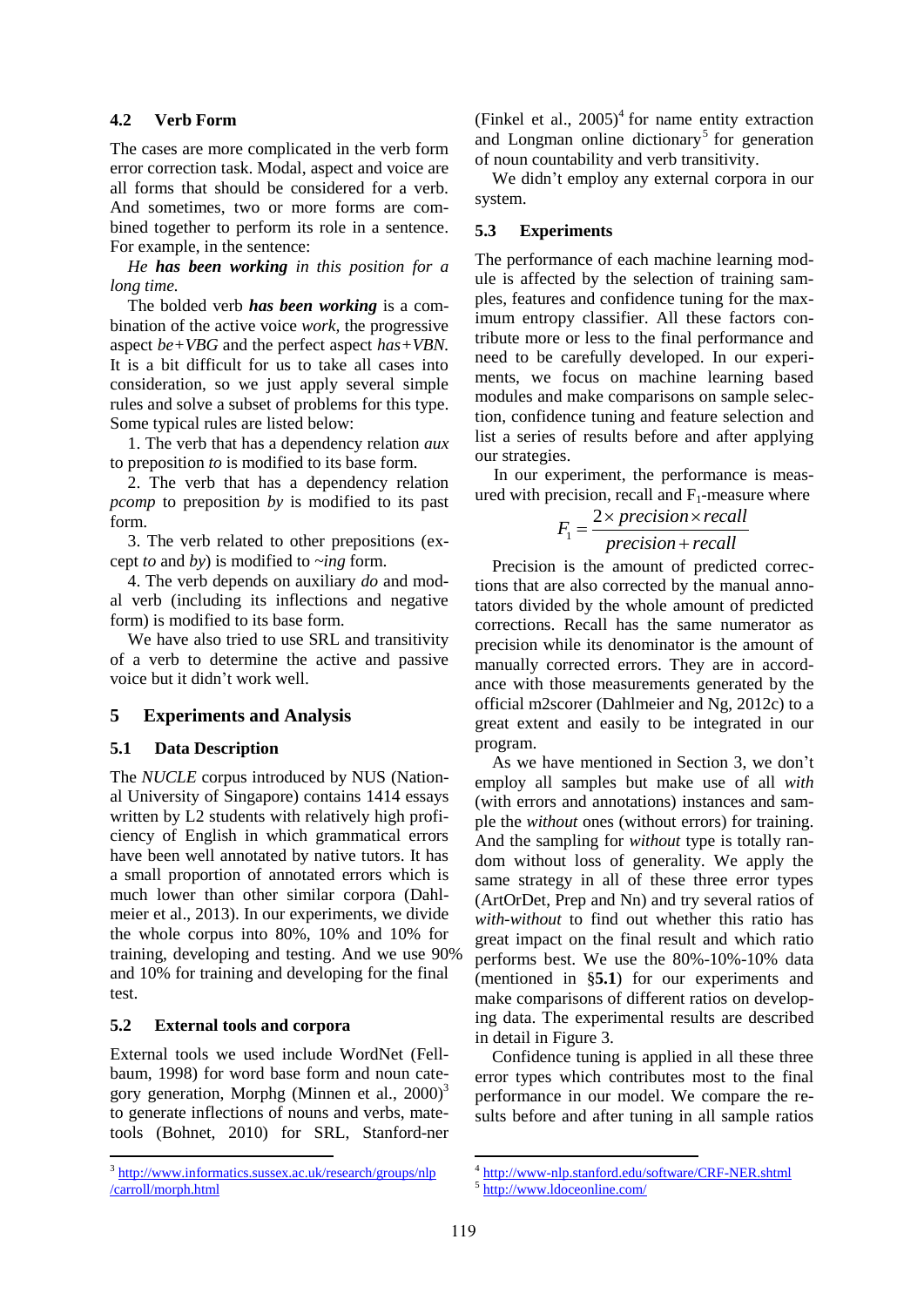that we designed and they are also depicted in Figure 3.



Figure 3-1. Comparisons before and after tuning in ArtOrDet. *1:all* means to use the whole *without* samples.



Figure 3-2. Comparisons before and after tuning in Prep.



Figure 3-3. Comparisons before and after tuning in Nn.

From the three groups of data in Figure 3, we notice that the ratio of samples has little impact on  $F_1$ . This phenomenon shows that our conclusion goes against the previous work by Dahlmeier and Ng (2012a). We believe it is mainly due to our confidence tuning which makes the parameters vary much under different sample ratios, that is, if given the same parameters, the effect of sample ratio selection may become obvious. Unfortunately, we didn't do such a systematic comparison in our work. The improvement under confidence tuning can be seen clearly in all ratios of *with-without* samples. The confidence tuning algorithm employed in our work is better than the traditional tuning methods that assign a fixed threshold for each category or for all categories (about 1%~2% better measured by  $F_1$ ).

However, although we are able to pick out the training data with a high  $F_1$  through confidence tuning for the developing data, it is difficult for us to choose a set of confidence parameters that also fits the test data well. Given several close  $F_1$ s, the numerical values of denominators and numerators which determine the precision and recall can vary a lot. For example, one set that has a high precision and low recall may share the similar  $F_1$  with another set that has a low precision and high recall. Our work lacked of the development on how to control the number of proposed errors to make leverage on the performance between developing set and testing set. It resulted in that the developing set and the testing set were not balanced at all, and our model was not able to keep the sample distribution as the training set. This is the main factor that leads to a low performance in our submitted result which can be clearly seen in Table 1. The upper bound performance of our system achieves precision of 34.23%, recall of 25.56% and  $F_1$  of 29.27%, in which the  $F_1$  goes 7% beyond our submitted system. We notice that results of all metrics of the three error types where machine learning algorithms are applied improve with the simultaneous increase of numerators and denominators. This is especially noticeable in Prep.

For the other two types SVA and Vform, we just apply several heuristic rules to solve a subset of problems and the case of Vform has not been solved well such as tense and voice.

Genetic Algorithm (GA) is applied to process feature reduction and subset selection. This is done in ArtOrDet type in which we extract as many as 350,000 binary features. For error type Prep and Nn, the feature dimensionalities we constructed were not as high as that in ArtOrDet, and the improvements under GA were not obvious which we would not discuss in this work. Through experiments on a few sample ratios, we notice that feature selection using genetic algorithm is able to reduce the feature dimensionality to about 170,000 which greatly lowers down the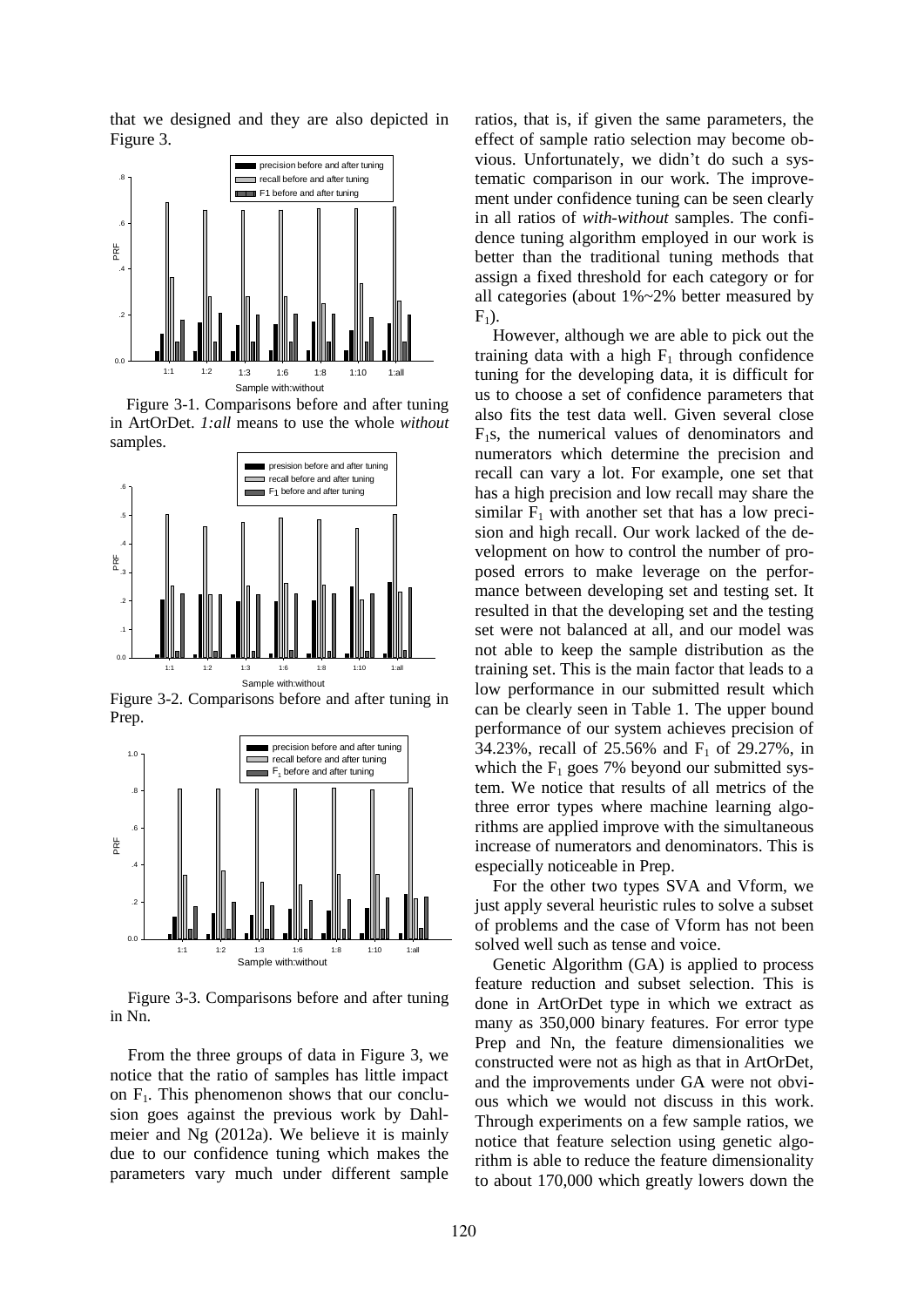downstream computational complexity. However, the improvement contributed by GA after confidence tuning is not obvious as that before confidence tuning. We think it is partly because of the bad initialization of GA which is to be improved in our future work. The unfixed parameters may also lead to such a result which we didn't discuss enough in our work. The comparison before and after GA is described in Figure 4.

|                 | Our submission% | Upper bound%    |
|-----------------|-----------------|-----------------|
| P(Det)          | 41.38(168/406)  | 36.44(254/697)  |
| R(Det)          | 24.35(168/690)  | 36.81(254/690)  |
| $F_1(Det)$      | 30.66           | 36.63           |
| P(Prep)         | 13.79(4/29)     | 26.12(35/134)   |
| R(Prep)         | 1.29(4/311)     | 11.25(35/311)   |
| $F_1$ (Prep)    | 2.35            | 15.73           |
| P(Nn)           | 24.81(65/262)   | 27.27(102/374)  |
| R(Nn)           | 16.41(65/396)   | 25.76(102/396)  |
| $F_1(Nn)$       | 19.76           | 26.49           |
| P(SVA)          | 24.42(21/86)    | 24.42(21/86)    |
| R(SVA)          | 16.94(21/124)   | 16.94(21/124)   |
| $F_1(SVA)$      | 20.00           | 20.00           |
| P(Vform)        | 19.35(6/31)     | 19.35(6/31)     |
| R(Vform)        | 4.92(6/122)     | 4.92(6/122)     |
| $F_1(Vform)$    | 7.84            | 7.84            |
| $P(\text{all})$ | 35.65(272/763)  | 34.23(420/1227) |
| R(all)          | 16.56(272/1643) | 25.56(420/1643) |
| $F_1$ (all)     | 22.61           | 29.27           |

Table 1. Different performances according to different confidence parameters. *Det* stands for ArtOrDet.

Pre-processing and post-processing we propose also contribute to some extent which we could see from Table 2. Some idiomatic phrases are excluded from being corrected in preprocessing which enhances precision while some are being modified in post-processing to improve recall.

|   | Without pre-processing<br>and post-processing% | Final%          |
|---|------------------------------------------------|-----------------|
| P | 33.72(265/768)                                 | 35.65(272/763)  |
| R | 16.13(265/1643)                                | 16.56(272/1643) |
|   | 21.82                                          | 22.61           |

Table 2. Comparison with and without preprocessing and post-processing.

We didn't do much on the interacting errors problem since we didn't work out perfect plans to solve it. So, in the result combination module, we just simply combine the result of each part together.



Figure 4. Comparisons before and after Genetic Algorithm on ArtOrDet error type. ME, GA, and Tuning stand for Maximum Entropy, Genetic Algorithm and confidence tuning.

In the revised version, under further corrections for the gold annotations, our model achieves precision of 41.75%, recall of 20.19% and  $F_1$  of 27.3%.

### **6 Discussion**

Which factor contributes most to the final result in the problem of grammatical error correction? Since we didn't include any external corpora, we discuss it here only according to the local classifiers and context features.

Based on our experiments, we find that, in our machine learning based modules, a tiny modification of confidence parameter setting for each category, no matter which type of error, can have great impact on the final result. It results in that our model is much too sensitive to parameters which may easily lead to a poor behavior. Perhaps a sufficient consideration of how to keep the distribution of samples, such as crossvalidation, may be helpful. In addition, the selection of classifiers, features and training samples all have effect on the result more or less, but not as obvious as that of the confidence threshold setting.

#### **7 Conclusion**

In this paper, we propose a hybrid model combining machine learning based modules and rule-based modules to solve the grammatical error correction task. We are able to solve a subset of the correction problems in which ArtOrDet and Nn perform better. However, our result in the testing data shows that our model is sensitive